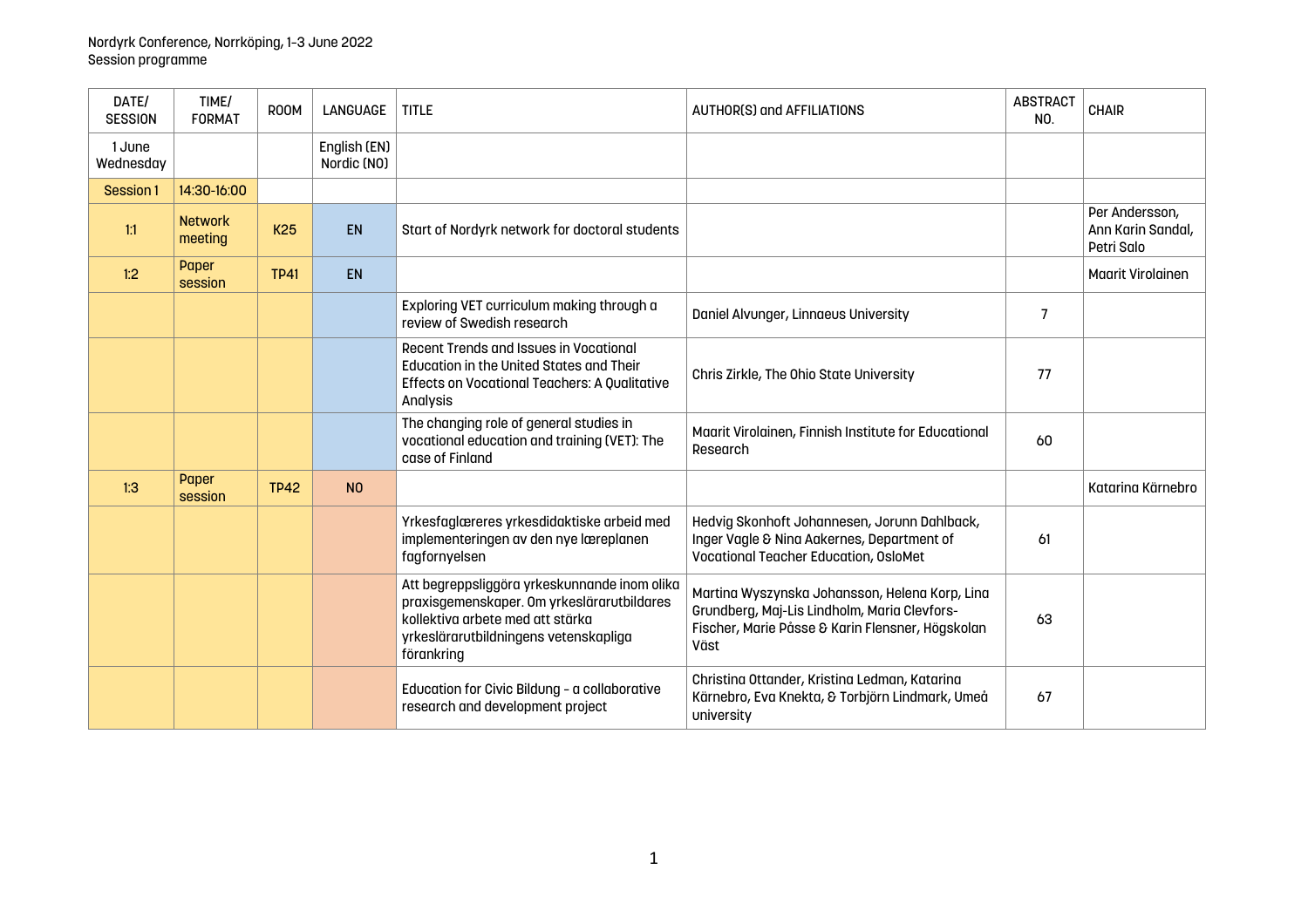| 1:4 | Paper<br>session | <b>TP43</b> | <b>EN</b>      |                                                                                                                          |                                                                                                                                                  |    | Evi Schmid               |
|-----|------------------|-------------|----------------|--------------------------------------------------------------------------------------------------------------------------|--------------------------------------------------------------------------------------------------------------------------------------------------|----|--------------------------|
|     |                  |             |                | VET teaching as embodied practices                                                                                       | Song-ee Ahn & Sofia Nyström, Linköping University                                                                                                | 11 |                          |
|     |                  |             |                | How does podcast as a training tool influence<br>students' learning processes?                                           | Vibe Aarkrog, DPU Aarhus Universitet, Amina Sabah<br>Karim, Center for It i Undervisningen                                                       | 8  |                          |
|     |                  |             |                | ePortfolio didactics for vocational education<br>and training. A Norwegian case (HELDAL) in<br>action.                   | Leif Christian Lahn, Hæge Nore, Birger Brevik &<br>Svanhild Berntsen, OsloMet                                                                    | 39 |                          |
| 1:5 | Paper<br>session | <b>TP44</b> | N <sub>0</sub> |                                                                                                                          |                                                                                                                                                  |    | <b>Britt Karin Utvær</b> |
|     |                  |             |                | Hur tänkte du här? Om process som central<br>del av synen på hantverk i gymnasieskolan                                   | Camilla Gåfvels, Konstfack, Institutionen för bild-<br>och slöjdpedagogik, Enni Paul, Stockholms<br>universitet, Institutionen för ämnesdidaktik | 64 |                          |
|     |                  |             |                | Fackspråk och yrkesdidaktik                                                                                              | Barbara Wallsten, Högskolan Dalarna                                                                                                              | 84 |                          |
|     |                  |             |                | Utfordringene og muligheter ved<br>gjennomføringen av utdanningsreformen<br>Fagfornyelsen.                               | Roger Bakken, Anders Grydeland, John David Holt,<br>Jon Ingar Holtet, Steinar Karstensen, Lars Rolf<br>Larsen & Erik Refseth Ødegård, OsloMet    | 23 |                          |
| 1:6 | Paper<br>session | <b>TP45</b> | N <sub>0</sub> |                                                                                                                          |                                                                                                                                                  |    | Carina Kiukas            |
|     |                  |             |                | Tas upp eller tystas ner? Gymnasieskolans<br>yrkeselever om hur sexuella trakasserier<br>behandlas inom yrkesutbildning. | Eva Klope & Maria Hedlin, Linnéuniversitetet                                                                                                     | 29 |                          |
|     |                  |             |                | Yrkesfaglærerens betydning for elevenes<br>læringsmiljø                                                                  | Vigdis Moen, Berit Stjern, Sonia Tangen, Norwegian<br>University of Science and Technology                                                       | 15 |                          |
|     |                  |             |                | "Har jag en toppig haka!?" Känsliga (?)<br>situationer i hantverksklassrummet                                            | Stig-Börje Asplund & Nina Kilbrink, Karlstads<br>universitet                                                                                     | 21 |                          |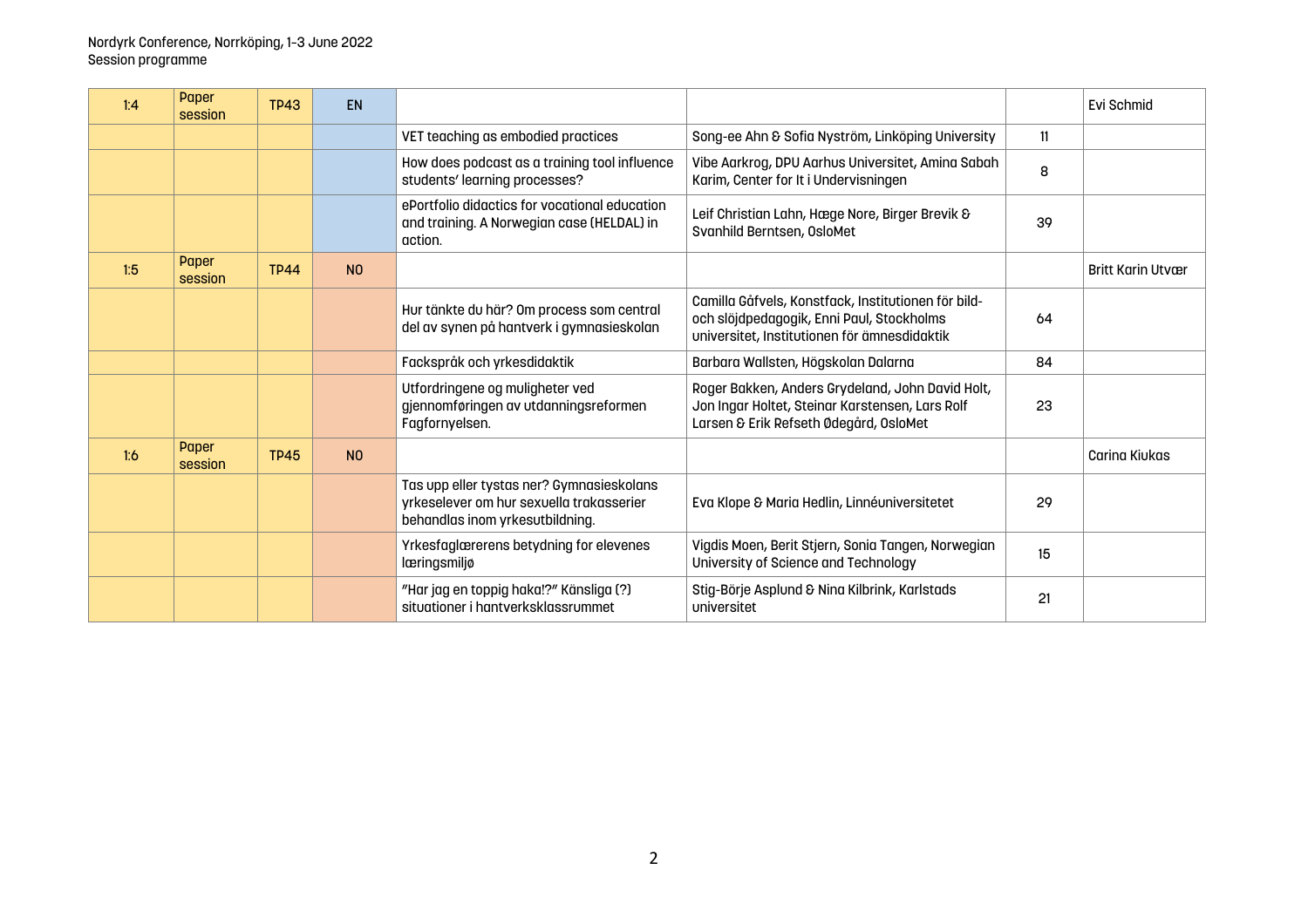| <b>DATE</b><br>/SESSION | TIME/<br><b>FORMAT</b> | ROOM            | LANGUAGE                    | <b>TITLE</b>                                                                                                                                     | <b>AUTHOR(S) and AFFILIATIONS</b>                                                                                                                        | <b>ABSTRACT</b><br>NO. | <b>CHAIR</b>             |
|-------------------------|------------------------|-----------------|-----------------------------|--------------------------------------------------------------------------------------------------------------------------------------------------|----------------------------------------------------------------------------------------------------------------------------------------------------------|------------------------|--------------------------|
| 2 June<br>Thursday      |                        |                 | English (EN)<br>Nordic (NO) |                                                                                                                                                  |                                                                                                                                                          |                        |                          |
| Session 2               | 10:30-12:00            |                 |                             |                                                                                                                                                  |                                                                                                                                                          |                        |                          |
| 2:1                     | Symposium              | K <sub>21</sub> | <b>EN</b>                   | Collaboration - vocational education and<br>training/teachers and researchers                                                                    | Henriette Duch, Jóhannes Árnason, Susanne<br>Gustavsson, Nordyrk steering committee                                                                      |                        |                          |
| 2:2                     | Paper<br>session       | <b>K22</b>      | N <sub>O</sub>              |                                                                                                                                                  |                                                                                                                                                          |                        | Katarina Kärnebro        |
|                         |                        |                 |                             | To actively engage in society - Vocational<br>students' perspectives on education for civic<br>buildung and civic engagement                     | Eva Knekta, Katarina Kärnebro, Kristina Ledman,<br>Torbjörn Lindmark & Christina Ottander, Umeå<br>universitet                                           | 52                     |                          |
|                         |                        |                 |                             | Udforskning af faglig dømmekraft, som<br>forståelser af rollen som underviser på<br>erhvervsuddannelserne                                        | Tobias Kidde Skov & Rune Smed Thostrup, VIA<br><b>University College</b>                                                                                 | 53                     |                          |
|                         |                        |                 |                             | Faglig stolthed i europæiske<br>erhvervsuddannelser                                                                                              | Signe Roslef Rieland, Københavns<br>Professionshøjskole                                                                                                  | 54                     |                          |
| 2:3                     | Paper<br>session       | <b>K24</b>      | N <sub>0</sub>              |                                                                                                                                                  |                                                                                                                                                          |                        | Carina Kiukas            |
|                         |                        |                 |                             | Skoleovertakelse som didaktisk metode i<br>lærerutdanningen                                                                                      | Martta Brännström & Eva Martinsen Dyrnes,<br>Høgskolen i Østfold                                                                                         | 49                     |                          |
|                         |                        |                 |                             | Qualifying vocational teachers for work in<br>school: Teacher candidates' perceptions of<br>how teacher education prepared for work in<br>school | Rønnaug H. Lyckander & Halvor Spetalen, OsloMet                                                                                                          | 24                     |                          |
|                         |                        |                 |                             | Att vara yrkeslärarstudent och yrkeslärare -<br>möjligheter och hinder                                                                           | Viktoria Grahn Johansson, Linnéuniversitetet                                                                                                             | 66                     |                          |
| 2:4                     | Paper<br>session       | K <sub>25</sub> | <b>EN</b>                   |                                                                                                                                                  |                                                                                                                                                          |                        | <b>Britt Karin Utvær</b> |
|                         |                        |                 |                             | Development or Changes - a longitudinal study<br>on the vocational identity development of<br>assistant nurses                                   | Tobias Karlsson, Linköping University                                                                                                                    | 13                     |                          |
|                         |                        |                 |                             | Does nursing students' autonomous<br>motivation affects study effort and learning<br>outcomes?                                                   | Hanne Torbergsen, Britt Karin Utvær & Gørill<br>Haugan, Norwegian University of Science and<br>Technology                                                | 80                     |                          |
| 2:5                     | Symposium              | <b>TP41</b>     | N <sub>O</sub>              | Yrkesfaglærernes kompetanseutvikling i<br>profesjonsfellesskapet                                                                                 | Dorthea Sekkingstad & Ann Karin Sandal,<br>Høgskulen på Vestlandet,<br>Klara Rokkones & Elin Bø Morud, Norwegian<br>University of Science and Technology | 28                     | Ann Karin Sandal         |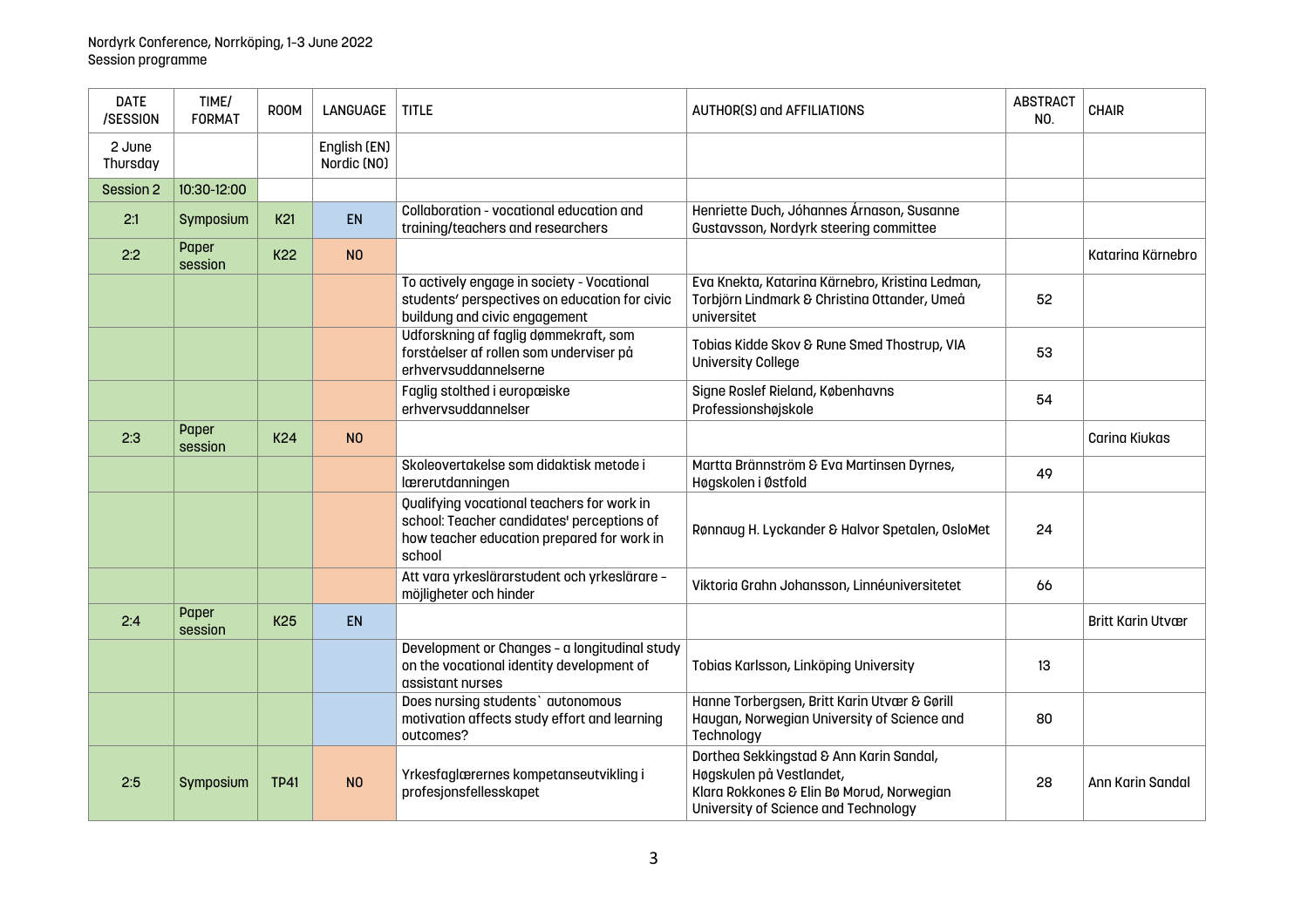| <b>DATE</b><br>/SESSION                                                                                                                     | TIME/<br><b>FORMAT</b> | ROOM        | LANGUAGE                    | <b>TITLE</b>                                                                                                                                       | AUTHOR(S) and AFFILIATIONS                                                                                                                                                                                                                                                                                         | <b>ABSTRACT</b><br>NO. | <b>CHAIR</b>                                          |
|---------------------------------------------------------------------------------------------------------------------------------------------|------------------------|-------------|-----------------------------|----------------------------------------------------------------------------------------------------------------------------------------------------|--------------------------------------------------------------------------------------------------------------------------------------------------------------------------------------------------------------------------------------------------------------------------------------------------------------------|------------------------|-------------------------------------------------------|
| 2 June<br>Thursday                                                                                                                          |                        |             | English (EN)<br>Nordic (NO) |                                                                                                                                                    |                                                                                                                                                                                                                                                                                                                    |                        |                                                       |
|                                                                                                                                             |                        | <b>EN</b>   |                             | Students' perceptions of mathematics as<br>vocational knowing in animal caregiving                                                                 | Maria Christidis, Röda Korsets Högskola, Annika<br>Hemingstam, Spånga gymnasium                                                                                                                                                                                                                                    | 38                     |                                                       |
| Posters will be displayed in<br>Kåkenhus on Thursday 2 June<br>during coffee breaks and lunch.<br>10:00-10:30<br>12:00-13:00<br>14:30-15:00 |                        |             | <b>EN</b>                   | Digital and blended teaching and learning<br>competencies of academic staff: a<br>collaboration between six countries                              | Camilla Wikström-Grotell, Arcada University of<br>Applied Sciences, Anne Söderlund, Mälardalen<br>University, Sultan Kav, Baskent University, Aurelija<br>Blaževičienė, Lithuanian University of Health<br>Sciences, Raimonds Strods, Rīga Stradiņš<br>University, Antonio Manuel Fernandes, Coimbra<br>University | 41                     | Susanne<br>Gustavsson<br><b>&amp;. Henriette Duch</b> |
|                                                                                                                                             |                        |             | N <sub>O</sub>              | Danning og utdanning i eit praksisfellesskap.<br>Samtale med tømrar og lærling.                                                                    | Grethe Nina Hestholm, Høgskulen på Vestlandet                                                                                                                                                                                                                                                                      | 78                     |                                                       |
| Session 3                                                                                                                                   | 13:00-14:30            |             |                             |                                                                                                                                                    |                                                                                                                                                                                                                                                                                                                    |                        |                                                       |
| 3:1                                                                                                                                         | Paper<br>session       | <b>TP41</b> | N <sub>0</sub>              |                                                                                                                                                    |                                                                                                                                                                                                                                                                                                                    |                        | Arnt Vestergaard<br>Louw                              |
|                                                                                                                                             |                        |             |                             | Elevers formande av arbetsplatsförlagt<br>lärande i svensk gymnasial lärlingsutbildning                                                            | Ingela Andersson, University of Gothenburg, Viveca<br>Lindberg, University of Stockholm                                                                                                                                                                                                                            | 40                     |                                                       |
|                                                                                                                                             |                        |             |                             | Læring på arbejdspladsen                                                                                                                           | Arnt Louw, Katrine Thea Pløger Nielsen & Noemi<br>Katznelson, The Centre for Youth Research,<br>Institute for Culture and Learning, Aalborg<br>University                                                                                                                                                          | 6                      |                                                       |
| 3:2                                                                                                                                         | Paper<br>session       | <b>TP42</b> | <b>EN</b>                   |                                                                                                                                                    |                                                                                                                                                                                                                                                                                                                    |                        | <b>Maarit Virolainen</b>                              |
|                                                                                                                                             |                        |             |                             | VET-students experiences with the boundary<br>object "subject based<br>assignment"/Yrkesfagelevers erfaringer med<br>temaoppgaver som grenseobjekt | Monika Øgård & Andrea Stefanie Hillen, University<br>of Agder                                                                                                                                                                                                                                                      | 46                     |                                                       |
|                                                                                                                                             |                        |             |                             | Boundaries as a didactic VET concept                                                                                                               | Åsa Mårtensson, Linköping University                                                                                                                                                                                                                                                                               | 14                     |                                                       |
|                                                                                                                                             |                        |             |                             | Special support during workplace-based<br>learning                                                                                                 | My Olofsson, Linköping University                                                                                                                                                                                                                                                                                  | 83                     |                                                       |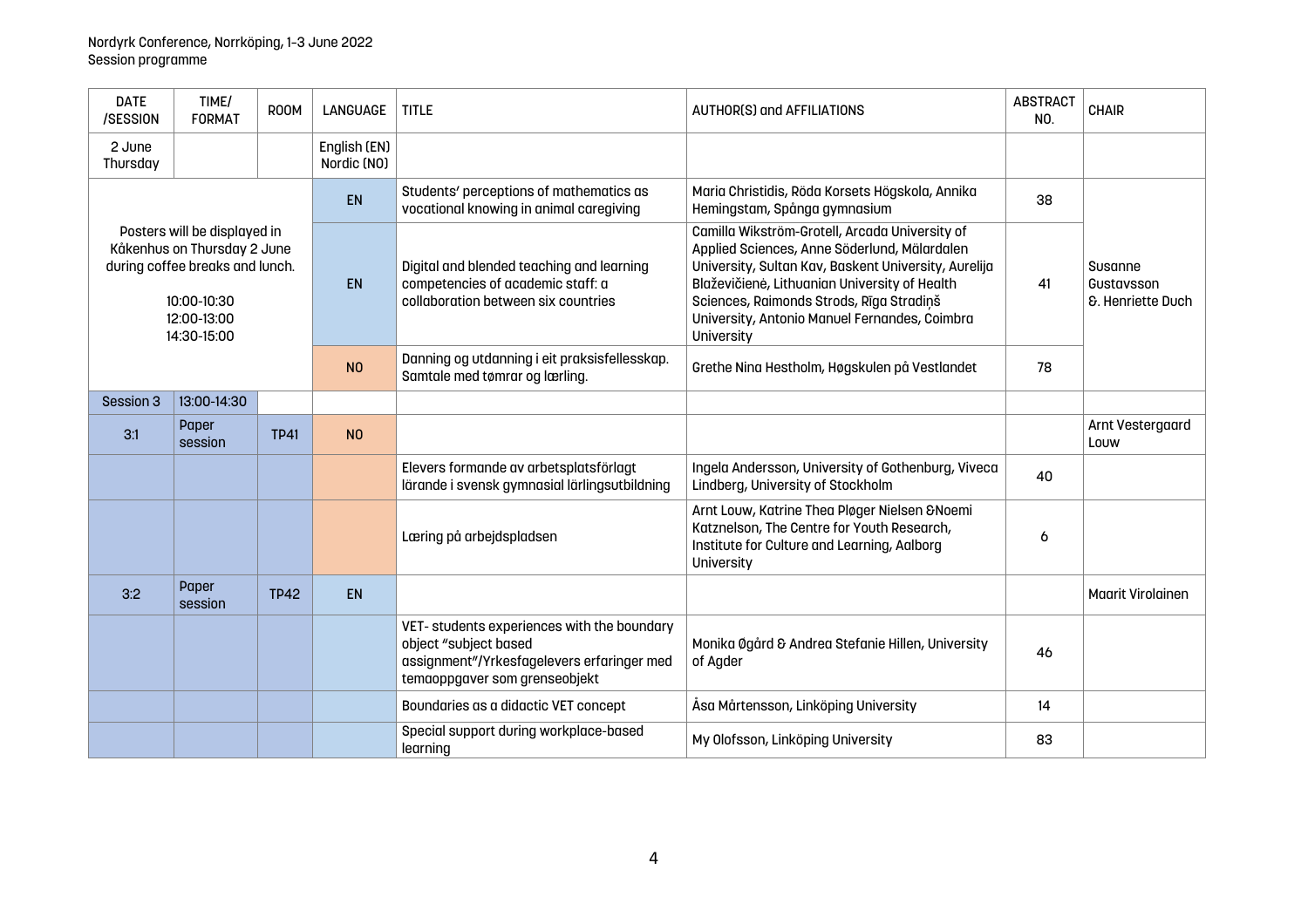| 3:3 | Paper<br>session | <b>TP43</b> | N <sub>0</sub> |                                                                                                                        |                                                                                                                                                                                                                                                                              |    | Katarina Kärnebro |
|-----|------------------|-------------|----------------|------------------------------------------------------------------------------------------------------------------------|------------------------------------------------------------------------------------------------------------------------------------------------------------------------------------------------------------------------------------------------------------------------------|----|-------------------|
|     |                  |             |                | Civic bildung for VET students - a<br>preconditioned practise for teachers?                                            | Kristina Ledman & Katarina Kärnebro, Department<br>of education, Eva Knekta, Department of Science<br>and Mathematics Education, Torbjörn Lindmark,<br>Department of education, & Christina Ottander,<br>Department of Science and Mathematics<br>Education, Umeå university | 65 |                   |
|     |                  |             |                | Erfaringer med masterutdanning for<br>lærerspesialister innen bygg- og<br>anleggsteknikk.                              | Klara Rokkones & Elin Bø Morud, Institutt for<br>Iærerutdanning, Norwegian University of Science<br>and Technology                                                                                                                                                           | 58 |                   |
| 3:4 | Paper<br>session | <b>TP44</b> | N <sub>O</sub> |                                                                                                                        |                                                                                                                                                                                                                                                                              |    | Carina Kiukas     |
|     |                  |             |                | Informellt arbetsplatslärande för professionell<br>utveckling av lärare vid svensk polisutbildning                     | David Sjöberg, Enheten för polisutbildning, & Robert<br>Holmgren, Pedagogiska institutionen, Umeå<br>Universitet                                                                                                                                                             | 31 |                   |
|     |                  |             |                | Aspekter av hållbar utveckling i högre<br>utbildning - resultat från två delstudier i KESTO<br>projektet               | Carina Kiukas, Arcada UAS, Annica Isacsson,<br>Haaaga-Helia UAS, Tore Ståhl & Camilla Wikström-<br>Grotell, Arcada UAS                                                                                                                                                       | 59 |                   |
|     |                  |             |                | Eksamen som bindeledd mellom<br>yrkesfagutdanning og høgre utdanning?                                                  | Dorthea Sekkingstad & Øyvind Glosvik, Høgskulen<br>på Vestlandet                                                                                                                                                                                                             | 62 |                   |
| 3:5 | Paper<br>session | <b>TP45</b> | <b>EN</b>      |                                                                                                                        |                                                                                                                                                                                                                                                                              |    | Per Andersson     |
|     |                  |             |                | Pedagogical professionalism among VET-<br>teachers in the Nordic countries. Future tasks<br>and future qualifications? | Peter Koudahl & Marie Johansson, Malmö<br>University                                                                                                                                                                                                                         | 82 |                   |
|     |                  |             |                | Being a vocational teacher: understanding the<br>regime of competence for vocational teachers                          | Sofia Antera, Stockholm University                                                                                                                                                                                                                                           | 27 |                   |
|     |                  |             |                | Staying up-to-date! An insight into VET<br>teachers continuing professional development<br>from 3 European Countries   | Hæge Nore, OsloMet, Melanie Hoppe, Stephanie<br>Dahn, Rostock University, Per Andersson, Linköping<br>University, & Birger Brevik, OsloMet                                                                                                                                   | 32 |                   |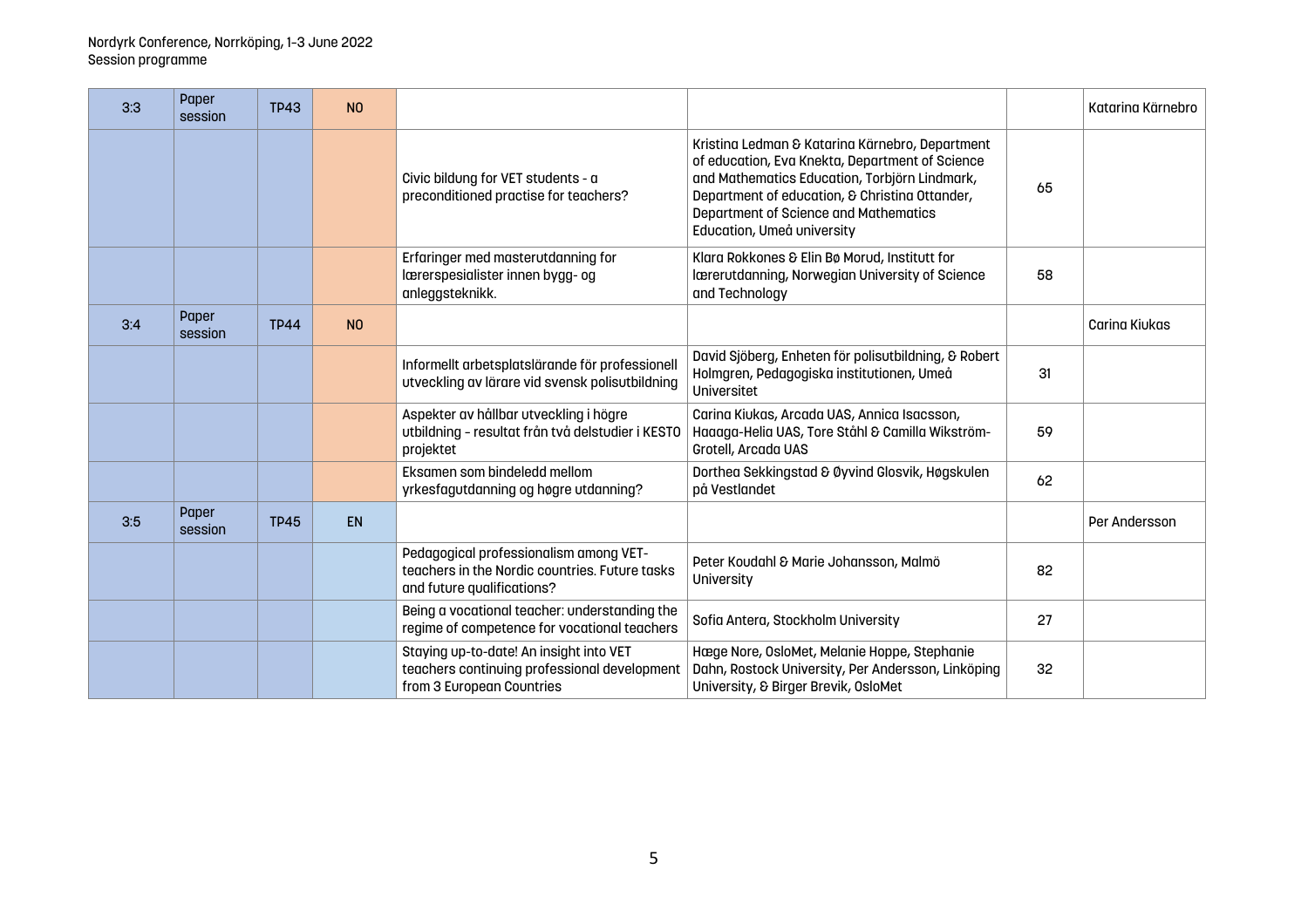| <b>DATE</b><br>/SESSION | TIME/<br><b>FORMAT</b> | <b>ROOM</b> | <b>LANGUAGE</b>             | <b>TITLE</b>                                                                                                                                                     | <b>AUTHOR(S) and AFFILIATIONS</b>                                                                                                                                                                                                                     | <b>ABSTRACT</b><br>NO. | <b>CHAIR</b>             |
|-------------------------|------------------------|-------------|-----------------------------|------------------------------------------------------------------------------------------------------------------------------------------------------------------|-------------------------------------------------------------------------------------------------------------------------------------------------------------------------------------------------------------------------------------------------------|------------------------|--------------------------|
| 2 June<br>Thursday      |                        |             | English (EN)<br>Nordic (NO) |                                                                                                                                                                  |                                                                                                                                                                                                                                                       |                        |                          |
| Session 4               | 15:00-16:30            |             |                             |                                                                                                                                                                  |                                                                                                                                                                                                                                                       |                        |                          |
| 4:1                     | Paper<br>session       | <b>TP41</b> | EN                          |                                                                                                                                                                  |                                                                                                                                                                                                                                                       |                        | Per Andersson            |
|                         |                        |             |                             | <b>Validation in VET Teacher Education Curricula</b><br>in Finland, Denmark, and Sweden                                                                          | Timo Halttunen, University of Turku, Per Andersson,<br>Linköping University, Sanna Brauer, Oulu University<br>of AS, Bodil Husted, VIA University College,<br>Marjaana Mäkilä, Haaga-Helia University of AS, &<br>Maria Terning, Linköping University | 47                     |                          |
|                         |                        |             |                             | Migrants' pathways into their vocation in<br>Sweden and support they received                                                                                    | Marianne Teräs, Ali Osman & Eva Eliasson,<br><b>Stockholm University</b>                                                                                                                                                                              | 45                     |                          |
|                         |                        |             |                             | Combining vocational and language education<br>- a key to integration?                                                                                           | Per Andersson, Ronny Högberg, Martin Lundberg &<br>Karolina Muhrman, Linköping University                                                                                                                                                             | 55                     |                          |
| 4:2                     | Paper<br>session       | <b>TP42</b> | EN                          |                                                                                                                                                                  |                                                                                                                                                                                                                                                       |                        | Arnt Vestergaard<br>Louw |
|                         |                        |             |                             | Practice circles - development of a<br>cooperation method between schools and<br>vocational educational programmes.                                              | Louise Byskov, Louise, Anne Mette Hald, Helle<br>Helsinghoff & Malis Ravn, University College<br>Absalon                                                                                                                                              | 19                     |                          |
|                         |                        |             |                             | Negotiating the Landscape of VET Teacher<br><b>Training in Norway</b>                                                                                            | Lene Hylander & Eli Smeplass, Norwegian University<br>of Science and Technology                                                                                                                                                                       | 18                     |                          |
|                         |                        |             |                             | Learning environments for staff and mana-<br>gement at Vocational Schools as a driver for<br>sustainable school improvement.                                     | Katrine Puge, Bjarne Wahlgren & Line Lindhardt,<br>DPU, Aarhus University                                                                                                                                                                             | 51                     |                          |
| 4:3                     | Paper<br>session       | <b>TP43</b> | N <sub>0</sub>              |                                                                                                                                                                  |                                                                                                                                                                                                                                                       |                        | <b>Britt Karin Utvær</b> |
|                         |                        |             |                             | Utbildning i pandemitider:<br>Yrkeslärarstudenters och yrkeslärarutbildares<br>erfarenheter och lärdomar av undervisning<br>och lärande i nätbaserade lärmiljöer | Robert Holmgren & Johan Hansson, Pedagogiska<br>institutionen, Umeå universitet                                                                                                                                                                       | 33                     |                          |
|                         |                        |             |                             | Digital hjemmeundervisning som læringsarena<br>i yrkesopplæring                                                                                                  | Bjørn Eben, Halvor Spetalen, OsloMet                                                                                                                                                                                                                  | 16                     |                          |
|                         |                        |             |                             | Yrkesfaglærernes gjennomføring av<br>hjemmeskole i videregående skole under Covid<br>19 pandemien. En deskriptiv studie.                                         | Frank Egeland & Kari-Anne Kvarneggen,<br>Universitetet i Agder                                                                                                                                                                                        | 25                     |                          |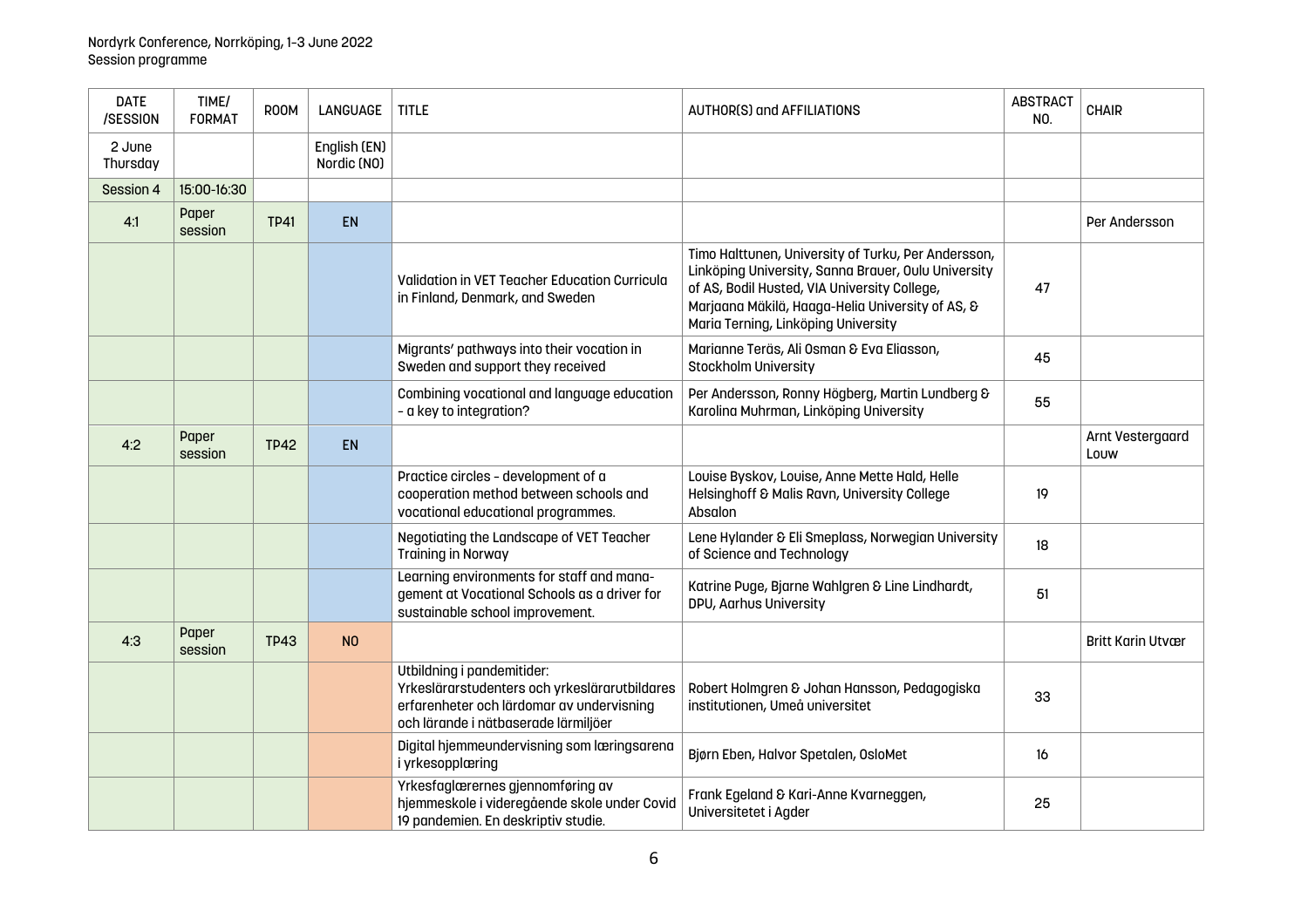| 4:4 | Paper<br>session | <b>TP44</b>     | N <sub>0</sub> |                                                                                                                                              |                                                                                                                                                                         |    | Henriette Duch        |
|-----|------------------|-----------------|----------------|----------------------------------------------------------------------------------------------------------------------------------------------|-------------------------------------------------------------------------------------------------------------------------------------------------------------------------|----|-----------------------|
|     |                  |                 |                | Olika lärandeprogressioner - elevers praktiska<br>epistemologier inom yrkesämnen jämfört med<br>övriga skolämnen i gymnasial yrkesutbildning | Fredrik Dahl, Göteborgs universitet                                                                                                                                     | 17 |                       |
|     |                  |                 |                | Helhedsorienteret STEM-undervisning i EUD                                                                                                    | Felicia Lind Benthien, Nationalt Center for<br>Erhvervspædagogik, Københavns<br>Professionshøjskole                                                                     | 43 |                       |
|     |                  |                 |                | Spegeln som resurs för lärande i<br>yrkesundervisningen på<br>Hantverksprogrammet                                                            | Minna Arvidsson, Karlstads universitet                                                                                                                                  | 72 |                       |
| 4:5 | Paper<br>session | <b>TP45</b>     | N <sub>0</sub> |                                                                                                                                              |                                                                                                                                                                         |    | Susanne<br>Gustavsson |
|     |                  |                 |                | Yrkesopplæring i skolen når teknologien er i<br>kontinuerlig endring                                                                         | Ning Aakernes & Steinar Karstensen, Institutt for<br>yrkesfaglærerutdanning, OsloMet                                                                                    | 35 |                       |
|     |                  |                 |                | Simulerade och autentiska lärmiljöer i<br>yrkesutbildning - ett exempel på samverkan<br>mellan lärare och forskare                           | Susanne Gustavsson & Giulia Messina Dahlberg,<br>Göteborgs universitet, Gunnar Laurell, Malin<br>Bergsten & Jörgen Holmén,<br>Västragötalandsregionens naturbruksskolor | 36 |                       |
| 4:6 | Paper<br>session | K <sub>25</sub> | N <sub>0</sub> |                                                                                                                                              |                                                                                                                                                                         |    | Evi Schmid            |
|     |                  |                 |                | "Du lærer mer selv da, hvis du gjør tingen<br>selv": Ungdomsbedrift som redskap for en<br>opplevd relevant skolehverdag.                     | Arnfinn Gilberg, Institutt for<br>Yrkesfaglærerutdanning, OsloMet,                                                                                                      | 9  |                       |
|     |                  |                 |                | Between care and rebellion - interpretative<br>repertoires in vocational teachers'<br>discussions of their civic education                   | Linda Ekström, Södertörn University, Mikael<br>Persson, Stockholm University                                                                                            | 37 |                       |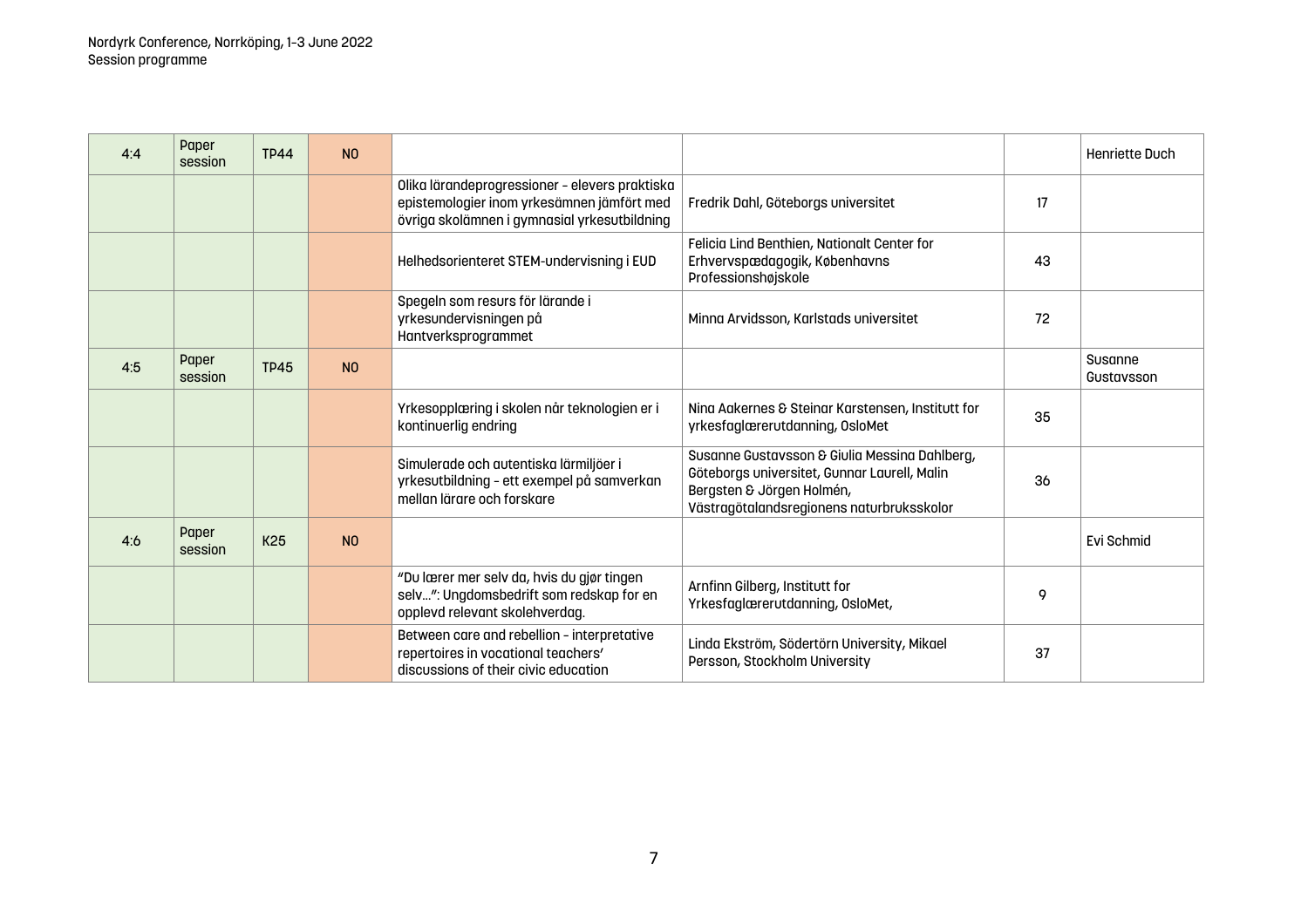| <b>DATE</b><br>/SESSION | TIME/<br><b>FORMAT</b> | ROOM        | LANGUAGE                    | <b>TITLE</b>                                                                                                                                                            | <b>AUTHOR(S) and AFFILIATIONS</b>                                                                                              | <b>ABSTRACT</b><br>NO. | CHAIR                 |
|-------------------------|------------------------|-------------|-----------------------------|-------------------------------------------------------------------------------------------------------------------------------------------------------------------------|--------------------------------------------------------------------------------------------------------------------------------|------------------------|-----------------------|
| 3 June<br>Friday        |                        |             | English (EN)<br>Nordic (NO) |                                                                                                                                                                         |                                                                                                                                |                        |                       |
| Session 5               | 10:30-12:00            |             |                             |                                                                                                                                                                         |                                                                                                                                |                        |                       |
| 5:1                     | Paper<br>session       | <b>TP41</b> | EN                          |                                                                                                                                                                         |                                                                                                                                |                        | Evi Schmid            |
|                         |                        |             |                             | Sense of coherence among students in<br>vocational education and training: The<br>significance of general resistance resources                                          | Grete Hanssen & Britt Karin Utvær, The Norwegian<br>University of Science and Technology                                       | 70                     |                       |
|                         |                        |             |                             | About the importance of expectations from<br>parents and teachers for vulnerable students:<br>Findings from a qualitative study in vocational<br>education and training | Evi Schmid, OsloMet, Department of Vocational<br><b>Teacher Education</b>                                                      | 42                     |                       |
| 5:2                     | Paper<br>session       | <b>TP42</b> | N <sub>O</sub>              |                                                                                                                                                                         |                                                                                                                                |                        | Henriette Duch        |
|                         |                        |             |                             | Yrkesfaglærere og ungdomsskolelærere i et<br>profesjonelt læringsfellesskap                                                                                             | Klara Rokkones & Dan Anders Normann, Institutt<br>for lærerutdanning, Norwegian University of<br><b>Science and Technology</b> | 30                     |                       |
|                         |                        |             |                             | Elevers erfaringer, interesser og holdninger til<br>demokratisk deltagelse i og uden for VET                                                                            | Henriette Duch & Tobias Kidde Skov, VIA University<br>College                                                                  | 10 <sup>10</sup>       |                       |
|                         |                        |             |                             | Utfordringer med vurderingsformer i<br>yrkesfaglærerutdanningen i Norge                                                                                                 | Lene Hylander, Eli Smeplass & Arve Leerand,<br>Norwegian University of Science and Technology                                  | 76                     |                       |
| 5:3                     | Paper<br>session       | <b>TP43</b> | N <sub>O</sub>              |                                                                                                                                                                         |                                                                                                                                |                        | Susanne<br>Gustavsson |
|                         |                        |             |                             | Praktiskt kunnande: yrkeslärare och lärare i<br>estetiska ämnen i kollegialt utvecklingsarbete                                                                          | Anna Annerberg, Högskolan Dalarna                                                                                              | 81                     |                       |
|                         |                        |             |                             | Lärledaren som agent i yrkesutbildningens<br>kollegiala förbättringsarbete                                                                                              | Susanne Gustavsson, Göteborgs universitet,<br>Martina Wyszynska Johansson, Högskolan Väst                                      | 20                     |                       |